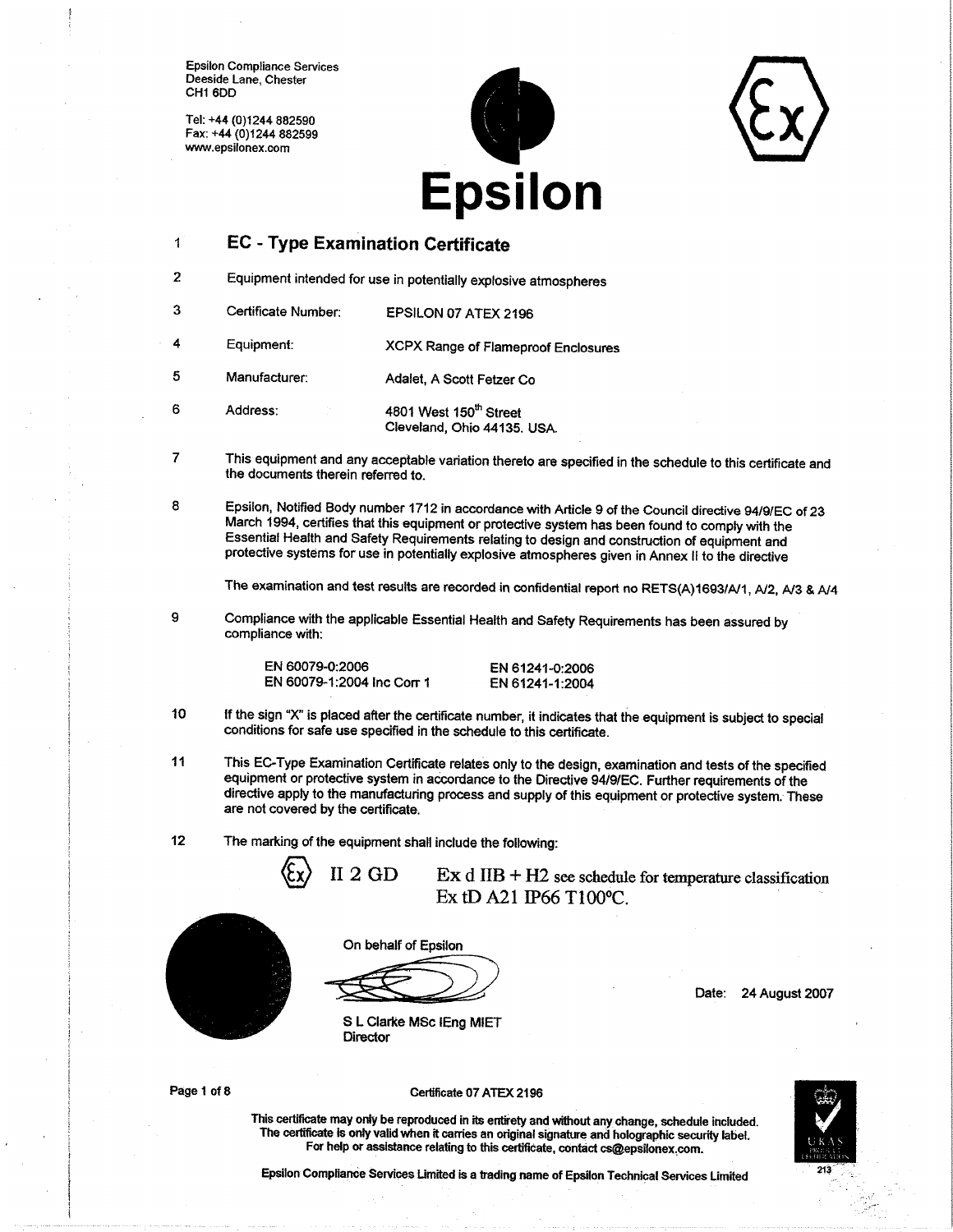Epsilon Comptiance Services Deeside Lane, Chester CH<sub>16DD</sub>

Tel: +44 (0)1244 882590 Fax: +44 (0)1214 882599 www.epsilonex.com

#### 13 **Schedule**

14 Certificate Number: EPSILON 07 ATEX 2196

#### 15 Description of Equipment or protective system

The XCPX range of flameproof enclosures are manufactured from aluminium 359 or stainless steel and are rectangular or square in shape, each enclosure has a lid which has a flanged flamepath. The enclosures can be fitted with a variety of auxiliary devices which are defined on this certificate. Intemal and exlemal earthing is provided.

Ambient Temperature Range:

 $-20^{\circ}$ C  $\le$  Tamb  $\le$  +40°C, T6 or T5  $-20^{\circ}$ C  $\leq$  Tamb  $\leq$   $+55^{\circ}$ C, T5

Maximum Intemal Power Dissipation:

| Size of enclosure<br>(outside area) | Maximum dissipated power<br>internally (Watts) | <b>Ambient Temperature Range</b> |
|-------------------------------------|------------------------------------------------|----------------------------------|
| $0.25 - 0.5$ m2                     | 65 W                                           | $T5$ (Tamb + 40 $^{\circ}$ C)    |
| $0.501 - 1.0$ m2                    | 100 W                                          | T5 (Tamb +40°C)                  |
| $1.01 - 1.5$ m2                     | 200 W                                          | $T5$ (Tamb $+40^{\circ}$ C)      |
| $1.501 - 2.0$ m2                    | 280 W                                          | $T5$ (Tamb $+40^{\circ}$ C)      |
| $2.01 - 2.5$ m2                     | 380 W                                          | $T5$ (Tamb +40 °C)               |
| $2.501 - 4.0$ m2                    | 450 W                                          | $T5$ (Tamb +40 °C)               |

| Size of enclosure<br>(outside area) | Maximum dissipated power<br>internally (Watts) | <b>Ambient Temperature Range</b>  |
|-------------------------------------|------------------------------------------------|-----------------------------------|
| $0.25 - 0.5$ m2                     | 50 W                                           | T6 (Tamb + 40°C), T5 (Tamb +55°C) |
| $0.501 - 1.0$ m2                    | 75 W                                           | T6 (Tamb + 40°C), T5 (Tamb +55°C) |
| $1.01 - 1.5$ m2                     | 150 W                                          | T6 (Tamb + 40°C), T5 (Tamb +55°C) |
| $1.501 - 2.0$ m2                    | 250 W                                          | T6 (Tamb + 40°C), T5 (Tamb +55°C) |
| $2.01 - 2.5$ m2                     | 325 W                                          | T6 (Tamb + 40°C), T5 (Tamb +55°C) |
| $2.501 - 4.0$ m2                    | 375 W                                          | T6 (Tamb + 40°C), T5 (Tamb +55°C) |

The XCPX range of flameproof enclosures are as follows

#### Page 2 of 8

#### Certificate 07 ATEX 2196



This certificate may only be reproduced in its entirety and without any change, schedule included. For help or assistance relating to this certificate, contact cs@epsilonex.com.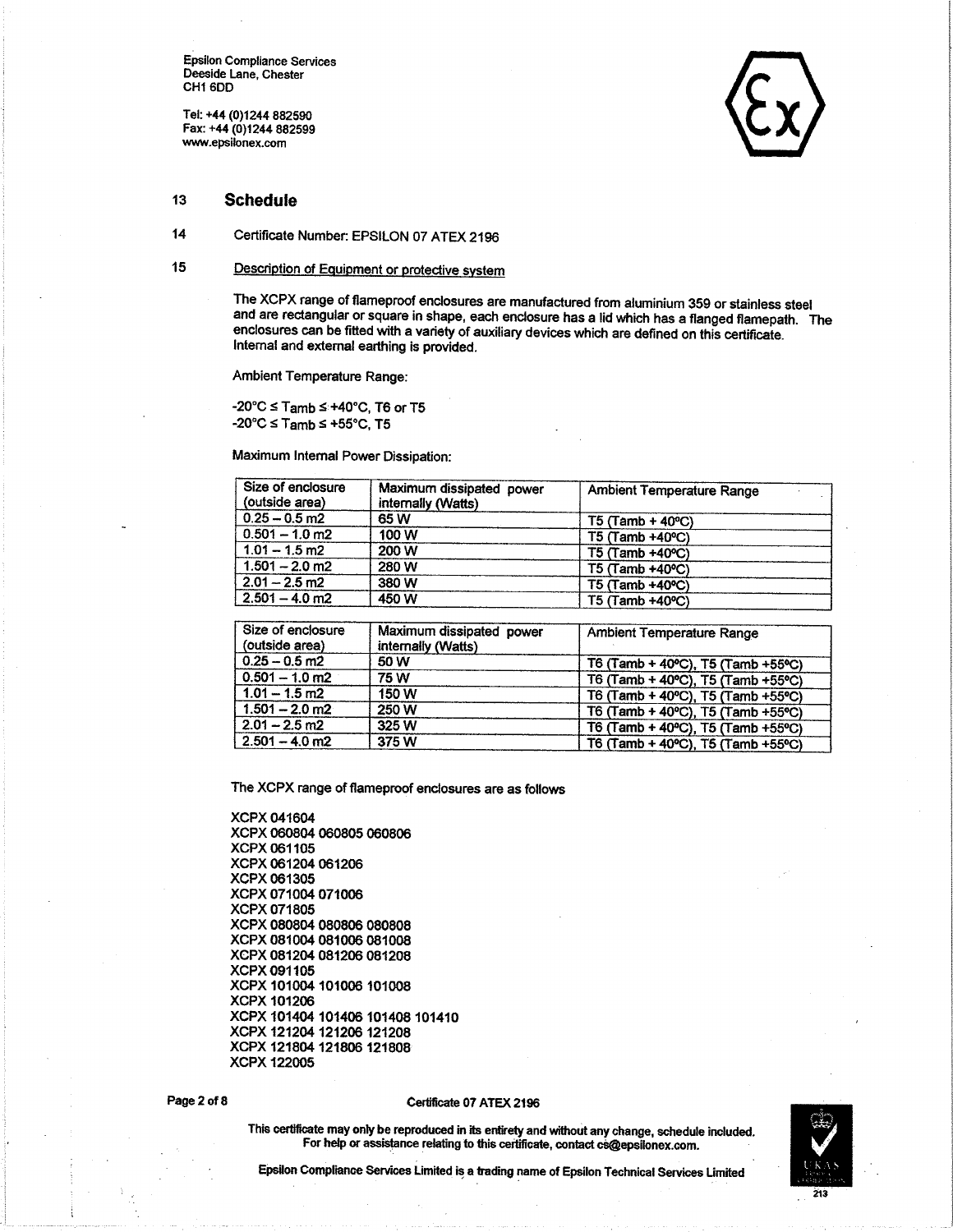Tel: +44 (0)1244 882590 Fax: +44 (0)1244 882599 www.epsilonex.com



Auxiliary items included in this certification are as follows

| 3/8" - 16 UNC Operators<br><b>XMOBSS</b><br><b>XIRBS</b><br>XMOBS-1 to -14                                                                                                                                                                                | <b>XMORBS</b><br><b>XIRB</b><br>XMOSS-1 to -3                                                                                                                                                                                   | XMOB-1 to -14<br><b>XMORB</b><br>$XMOS-1$ to $-3$                                                                                                                                                                  |
|-----------------------------------------------------------------------------------------------------------------------------------------------------------------------------------------------------------------------------------------------------------|---------------------------------------------------------------------------------------------------------------------------------------------------------------------------------------------------------------------------------|--------------------------------------------------------------------------------------------------------------------------------------------------------------------------------------------------------------------|
| 3/8" - 18 NPSM Operators<br>XCBH <sub>21</sub>                                                                                                                                                                                                            | XPB1-GL1                                                                                                                                                                                                                        |                                                                                                                                                                                                                    |
| XCBH <sub>22</sub>                                                                                                                                                                                                                                        | XPB1-GR1                                                                                                                                                                                                                        | XPB1GL2                                                                                                                                                                                                            |
| <b>XCBH1GF-L</b>                                                                                                                                                                                                                                          | XPB1-H1                                                                                                                                                                                                                         | XPB1-GR2<br>XPB2-H1                                                                                                                                                                                                |
| XCBH1GF-R                                                                                                                                                                                                                                                 | XPB1-H <sub>2</sub>                                                                                                                                                                                                             | <b>XRB</b>                                                                                                                                                                                                         |
| XRSO1                                                                                                                                                                                                                                                     | XPB1-H3                                                                                                                                                                                                                         |                                                                                                                                                                                                                    |
| $\frac{3}{4}$ – 14 NPSM Operators<br>$XCS-1$ <sup>*</sup><br>$XCS-2^*$<br>$XCS-3^*$<br>$XCS-4*$<br>$XCS-5*$<br><b>XRB</b><br><b>XRBL</b><br><b>XBOS</b><br><b>XHDMC</b><br><b>XHDMCS</b><br><b>XHDPB</b><br><b>XHDPBS</b><br><b>XHKSC</b><br><b>XHKSL</b> | <b>XHKSSL</b><br><b>XHKSSR</b><br><b>XHKSSS</b><br><b>XHPB</b><br><b>XHPBL</b><br><b>XHPBL</b><br><b>XHPBM</b><br><b>XHPBMS</b><br><b>XHPBS</b><br><b>XHPBSL</b><br><b>XHPPM</b><br><b>XHPPMS</b><br><b>XHSC</b><br><b>XHSL</b> | <b>XHSSL</b><br><b>XHSSPL</b><br><b>XHSSR</b><br><b>XHSSS</b><br><b>XHSSSPL</b><br><b>XPO</b><br><b>XPOL</b><br><b>XPOC</b><br><b>XPOCS</b><br><b>XPOS</b><br><b>XPOSL</b><br><b>XSSL-4P</b><br>XSSL-5P<br>XSSS-4P |
| <b>XHKSR</b>                                                                                                                                                                                                                                              | <b>XHSR</b>                                                                                                                                                                                                                     | XSSS-5P                                                                                                                                                                                                            |
| <b>XHKSS</b>                                                                                                                                                                                                                                              | <b>XHSS</b>                                                                                                                                                                                                                     | <b>XBO</b>                                                                                                                                                                                                         |
| <b>XHKSSC</b>                                                                                                                                                                                                                                             | <b>XHSSC</b>                                                                                                                                                                                                                    |                                                                                                                                                                                                                    |

**AMKSSG** \*IP40 Rated Only

### Page 3 of 8

### Certificate 07 ATEX 2196

This certificate may only be reproduced in its entirety and without any change, schedule included. For help or assistance relating to this certificate, contact cs@epsilonex.com.

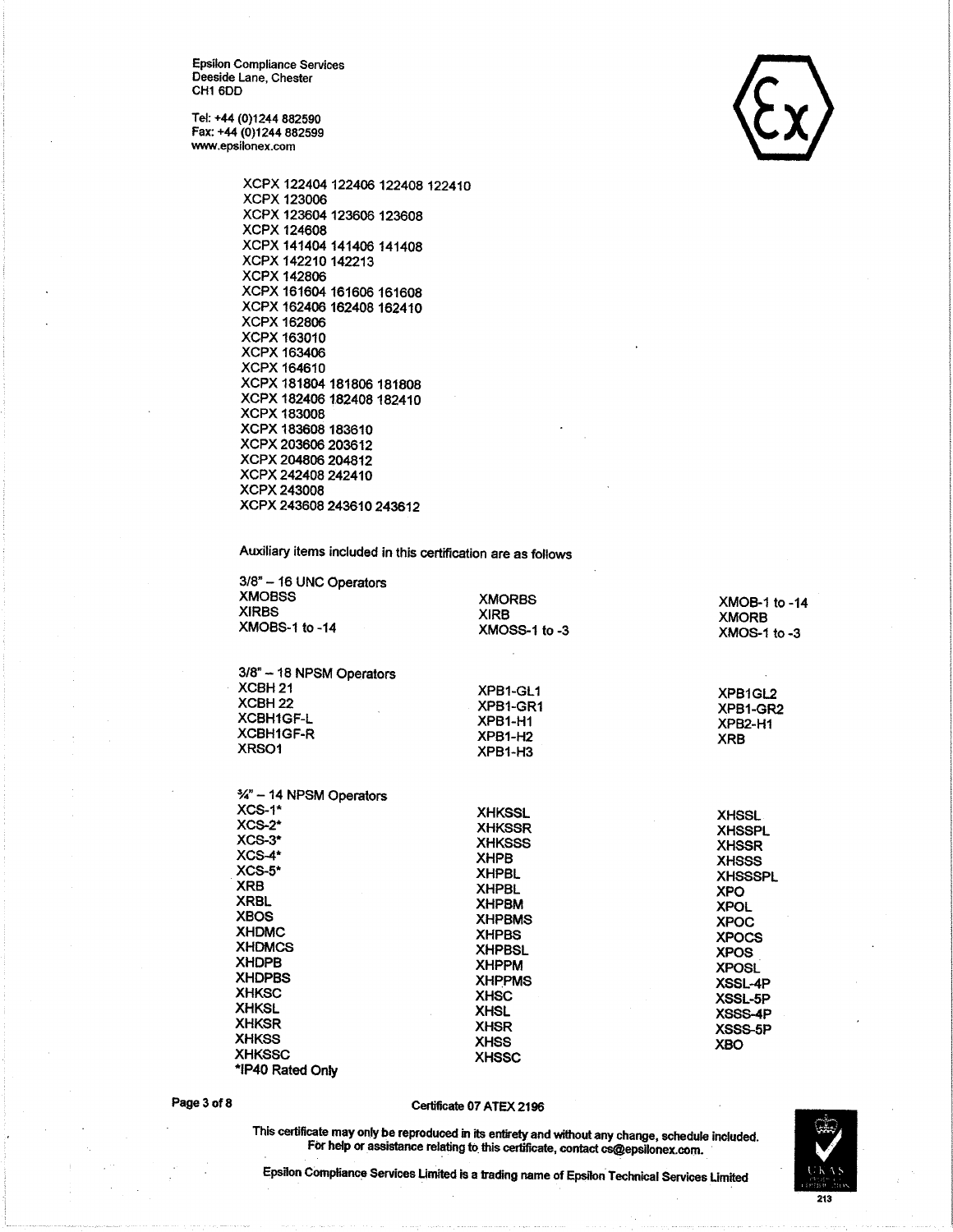Tel: +44 (0)1244 882590 Fax: +44 (0)1244 882599 www.epsilonex.com



1" - 11 - 1/2 NPSM Operators XCBH<sub>2-1</sub> XCBH<sub>2-2</sub>

XCBH2-3 XCBH2-4

3/8" - 16 UNC Indicators **XMOL** 

%"-14 NPSM Indicators **XLX** 

**XLXS** 

Windows

XGC 10, XGC 20, XGC 30, XGC 40, XGC 52, XGW 0103, XGW 0303, XGW 0305, XGW 0307, XGW 0505, XGW 0509, XGW 0707, XGW 0713, XGW 0909, XGW 1111, XGW 1313,

Plugs

XLP 3/8" NPSM, XPB1/XPB2 3/8" N4, 5318H (series), 5318-SH (series), XPP3 %" NPSM, XPPH3 N4 34" NPSM, XPP2 N4 1/2" NPSM, 34 - 16 UNF 2A, XMPP, XPPH4 N4 NPSM 1", XPPL 1-11 1/2" NPSM, 7425 (series).

**Breather Drain** XDBH<sub>2</sub>

- 16 Descriptive Documents
- $16.1$ Report No: RETS(A)1693/A/1, A/2, A/3 and A/4
- $16.2$ Drawings:

| <b>Number</b> | Date          | <i><b>Issue</b></i> | Pages      | <b>Description</b>                                                                 |
|---------------|---------------|---------------------|------------|------------------------------------------------------------------------------------|
| 2846          | 04/11/07      | B                   | $1$ of $1$ | Glass - XJDGC                                                                      |
| 2848          | 12/16/91      | G                   | $1$ of $1$ | Tufflex Glass - XJKGC                                                              |
| 2892          | 12/16/91      | F                   | $1$ of $1$ | Tufflex Glass - XJLGC                                                              |
| 2928          | 12/16/91      | E                   | 1 of 1     | Tufflex Glass for XGC-52 Cover (Glass Window<br>Cover)                             |
| 3117          | 9/9/80        | J                   | $1$ of $1$ | Shaft for XCS Manual Control Coupling                                              |
| 3234-1        | 4/15/96       | J                   | $1$ of $1$ | Aluminum Bearing for XCS-1                                                         |
| 3234-2        | 04/11/02      | L                   | $1$ of $1$ | Aluminum Bearing for XCS-2                                                         |
| 3234-3        | 4/15/96       | J                   | $1$ of $1$ | Aluminum Bearing for XCS-3                                                         |
| 3234-4        | 4/15/96       | J                   | $1$ of $1$ | Aluminum Bearing for XCS-4                                                         |
| 3234-5        | 08/24/99      | κ                   | $1$ of $1$ | Aluminum Bearing for XCS-5                                                         |
| 4210          | $5-22-80$     | D                   | 1 of 1     | <b>Shaft for Pushbutton Operators</b>                                              |
| 4212          | 5-17-95       | P                   | 1 to $2$   | Shaft for Selector Switch Operator                                                 |
| 4214          | $3 - 16 - 95$ | G                   | $1$ of $1$ | Shaft for Dual Push Button Operator                                                |
| 4264          | 11/27/06      | FF                  | 1 of $1$   | Shaft Breaker Handle Assembly                                                      |
| 4320          | 5/6/03        | w                   | 1 of 1     | Short Operator Body Push Button, Selector<br>Switch and Potentiometer (Suface MTG) |
| 4321          | 5/7/03        | w                   | $1$ of $1$ | Long Operator Body Push Button, Selector<br>Switch and Potentiometer (Panel MTG)   |
| 4322          | 4/13/07       | υ.                  | $1$ of $1$ | Contact Block Operator Body Dual Push-Button                                       |

Page 4 of 8

#### Certificate 07 ATEX 2196



This certificate may only be reproduced in its entirety and without any change, schedule included. For help or assistance relating to this certificate, contact cs@epsilonex.com.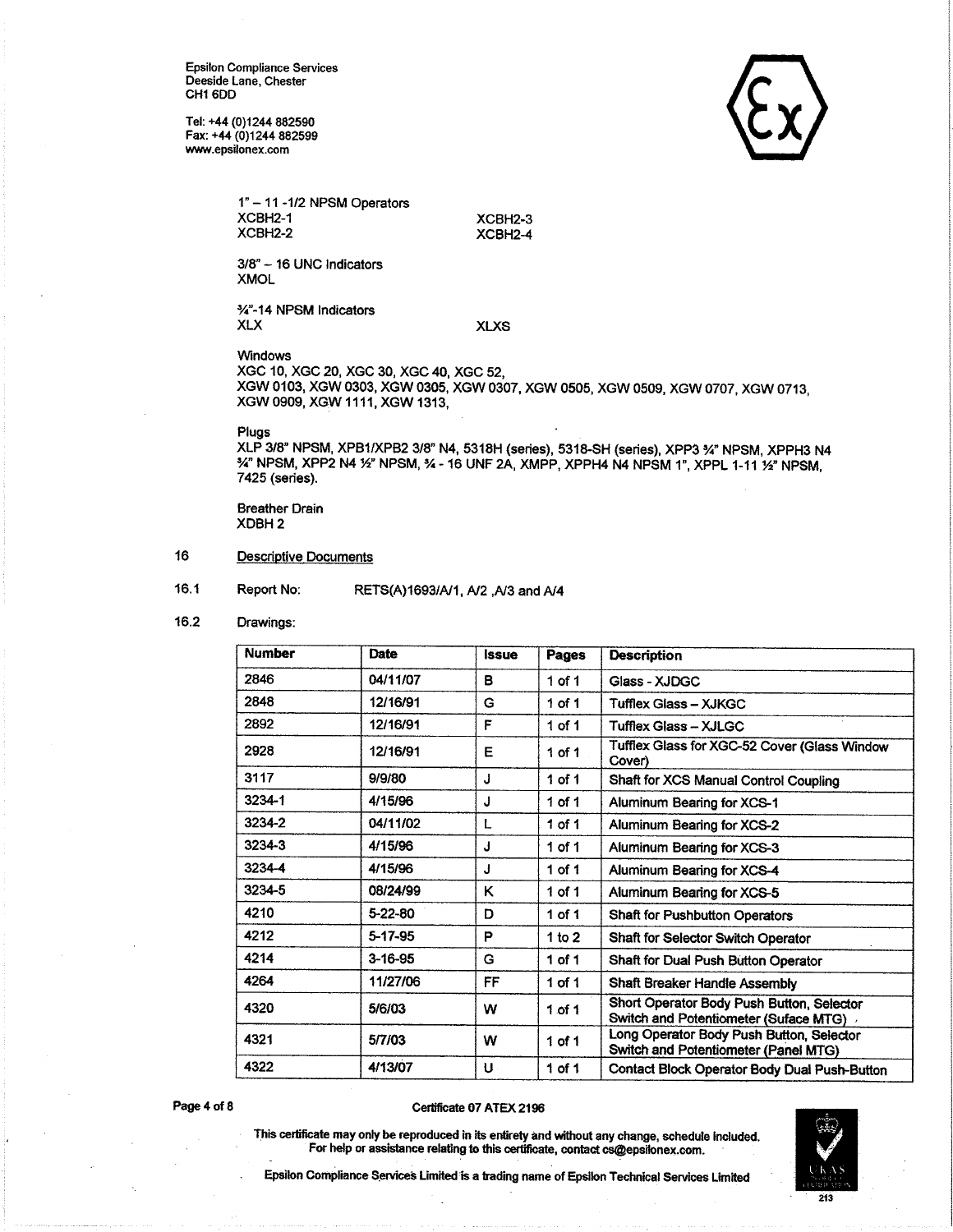Tel: +44 (0)1244 882590<br>Fax: +44 (0)1244 882599 www.epsilonex.com



| <b>Number</b> | <b>Date</b>   | Issue               | Pages      | <b>Description</b>                                                           |
|---------------|---------------|---------------------|------------|------------------------------------------------------------------------------|
|               |               |                     |            | Surface MTG Type                                                             |
| 4323          | 4-28-06       | U                   | $1$ of $1$ | <b>Contact Block Operator Body Dual Push-Button</b><br>Panel MTG Type        |
| 4354          | 11-18-99      | G                   | $1$ of $1$ | Shaft for Dual Push-Button Maintain Contact<br>Operator                      |
| 4355          | 11-18-99      | F                   | 1 of 1     | Release Latch Shaft for Dual Pushbutton<br>Maintain Contact Operator         |
| 4376          | $7 - 7 - 80$  | D                   | $1$ of $1$ | Shaft for Mushroom Head Pushbutton Operator                                  |
| 4378          | 8-03-04       | J                   | $1$ of $1$ | Shaft for XRB Reset Button Operator                                          |
| 4456          | 10/20/00      | Κ                   | 1 of 1     | <b>Bushing for Lighting Panel Circuit Breaker</b><br><b>Operating Handle</b> |
| 4457          | $6 - 1 - 00$  | L                   | 1 of 1     | Shaft for Lighting Panel Circuit Breaker Operating<br>Handle                 |
| 4493          | 05/26/00      | J                   | $1$ of $1$ | Potentiometer Shaft for Explosion-Proof Housing                              |
| 4739          | 2/23/99       | Α                   | $1$ of 1   | Plug for XPB1/XPB2 3/8 NPSM                                                  |
| 4757          | 07/28/04      | J                   | $1$ of $1$ | Body for Reset Button Operators                                              |
| 4775          | 29 Oct 97     | C                   | 1 of 1     | XGC-10 Glass                                                                 |
| 5267          | 11/30/00      | J                   | $1$ of $1$ | <b>Bushing for Weather-Proof Circuit Breaker</b><br>Handle Ass'y             |
| 5318-H        | 04/22/03      | в                   | $1$ of $1$ | Aluminium Hex Socket Pipe Plugs                                              |
| 5318-SH       | 04/22/03      | в                   | $1$ of $1$ | <b>Steel Hex Socket Pipe Plugs</b>                                           |
| 5669          | $5 - 7 - 01$  | в                   | $1$ of $1$ | Plate Glass Tempered XJNGC                                                   |
| 5867          | 01/03/03      | D                   | $1$ of $1$ | <b>Push-Pull Shaft</b>                                                       |
| 5966          | $3 - 27 - 98$ | C                   | 1 of 1     | Shaft for Selector Switch 4&5 Pos.                                           |
| 6014          | 10-21-05      | D                   | $1$ of $1$ | <b>XPPH NEMA 4 Close-up Plugs</b>                                            |
| 6084          | 12-21-88      | A                   | $1$ of $1$ | 1/2" NPSM-Close-up Plug                                                      |
| 6085          | 8-18-87       |                     | 1 of 1     | 34"-16 UNF-2A Close-up Plug                                                  |
| 6094          | 10/12/04      | G                   | 1 of 1     | Body-Miniature Exp. Proof Pushbutton Operator                                |
| 6096          | 10/30/01      | ĸ                   | $1$ of $1$ | Shaft for Miniature Ex-Proof Pushbutton Operator                             |
| 6101          | 8-29-96       | C                   | $1$ of $1$ | Nipple for Explosionproof Miniature Pilot Light                              |
| 6103          | 11/9/87       | $\hat{\phantom{a}}$ | 1 of 1     | Glass for Explosionproof Miniature Pilot Light                               |
| 6107          | $3 - 14 - 01$ | C                   | 1 of 1     | Miniature Exp. Proof Selector Switch Body                                    |
| 6111          | 12-21-04      | G                   | 1 of 1     | Shaft for Miniature Exp.-Proof Selector Switch<br>Operator                   |
| 6127          | 10-2-91       | A1                  | 1 of 1     | XMPP Exp. Proof Close-up Plug for unused<br><b>Operator Openings</b>         |
| 6196          | $9 - 3 - 98$  | C                   | 1 of $1$   | Shaft for Miniature Ex-proof Pushbutton Operator                             |
| 6200          | 2/20/01       | D                   | 1 of $1$   | Body, Intermediate Ex-Prook (sic) Reset button<br>(XIRB)                     |
| 6201          | 2-24-98       | C                   | 1 of $1$   | Shaft, Intermesiate(sic) Ex-Proof Reset Button<br>(X RB)                     |
| 6210          | 02/18/00      | F                   | 1 of 1     | Shaft, Internediate(sic) Ex-Proof Reset Button<br>Short (XIRBS)              |
| 6211          | 2/20/01       | E.                  | $1$ of $1$ | Body, Intermediate Ex-proof Reset Button Short<br>(XIRBS)                    |
| 6213          | $3 - 14 - 89$ | ٠                   | 1 of $1$   | Glass for 3" x 3" XCEW 080806 Ex-Proof Box                                   |

Page 5 of 8

### Certificate 07 ATEX 2196



This certificate may only be reproduced in its entirety and without any change, schedule included.<br>For help or assistance relating to this certificate, contact cs@epsilonex.com.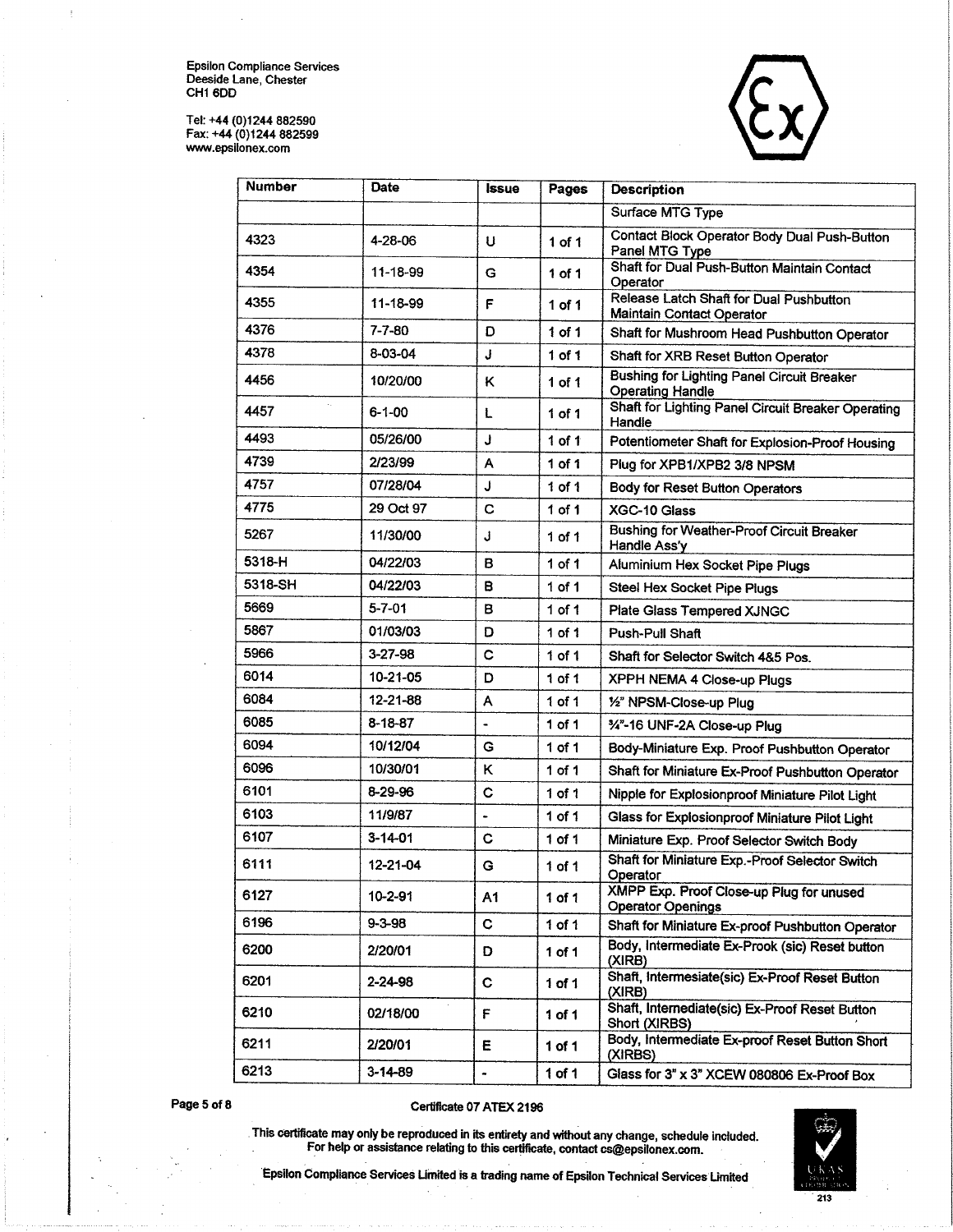Tel: +44 (0)1244 882590<br>Fax: +44 (0)1244 882599<br>www.epsilonex.com



| <b>Number</b> | Date          | <b>issue</b> | Pages             | <b>Description</b>                                                         |
|---------------|---------------|--------------|-------------------|----------------------------------------------------------------------------|
| 6217          | $3 - 20 - 89$ | A            | $1$ of $1$        | Glass for 3" x 5" Rectangular Window                                       |
| 6565          | 8-28-93       | A            | $1$ of $1$        | Tufflex Glass for XGC-20 Sealed Window                                     |
| 6661          | 06/18/03      | Ε            | $1$ of $1$        | Flamepath Plug for Breather / Drain CENELEC<br>Assy                        |
| 7059-1        | 11/22/02      | B            | 1 of 1            | Shaft Lighting Panel XPB Series Circuit Breaker<br><b>Operating Handle</b> |
| 7069          | $9 - 3 - 98$  | в            | 1 of 1            | XPPH N4 1-11 1/2 NPSM Close Up Plug                                        |
| 7193          | 6/6/07        | D            | $1$ of $1$        | XBOS Bushing for XBO Operator                                              |
| 7194          | 6/6/07        | Е            | 1 of 1            | <b>Bushing for XBO Operator</b>                                            |
| 15562-7       | 4/1/99        | A            | 1 of $1$          | Plug for XPB1/XPB2 3/8 NPSM N4                                             |
| S-3634        | $5 - 4 - 83$  |              | 1 of 1            | 1" Plug for Unused Openings                                                |
| 5133          | 04/13/07      | S            | $1$ of $2$ .      | O-ring Seals Buna N                                                        |
| 5375          | 4-30-97       | F            | $1$ of $1$        | Close-up Plug for Unused Operator Openings                                 |
| 6205          | 08/13/01      | в            | $1$ of $1$        | Glass for 7" x 7" XCEW 1212 Cover                                          |
| 6226          | 4-10-89       |              | 1 of 1            | Tempered Plate Glass for 5" x 9" Window                                    |
| 6230          | 05/25/01      | D            | 1 of 1            | Tempered Plate Glass for 11" x 11" Window                                  |
| 6476          | $2 - 5 - 93$  | в            | $1$ of $1$        | Tempered Plate Glass for 3 X 7 Rec. Window                                 |
| 6523          | 5-30-92       | ٠            | $1$ of $1$        | Tempered Plate Glass for 5" x 5" Window                                    |
| 6255          | 05/25/01      | в            | $1$ of $1$        | Tempered Plate Glass for 9" x 9" Window                                    |
| 6277          | 05/25/01      | c            | 1 of 1            | Tempered Plate Glass for 13" x 13" Window                                  |
| 6483          | $3 - 4 - 92$  |              | $1$ of $1$        | Tempered Plate Glass for 7" x 13" Rec. Window                              |
| 6559          | 02/08/05      | G            | 1 of 1            | XGC-10 Sealed Glass Window Cover                                           |
| 6566          | 02/07/06      | Е            | 1 of 1            | XGC-20 Explosion Proof Cover for Sealed Glass<br><b>Windows</b>            |
| 6660          | 02/16/04      | G            | $1$ of $1$        | <b>XDBH Body</b>                                                           |
| 7188          | 10/24/01      | L            | $1$ of $1$        | Shaft for Explosion Proof Rotary Switch Operator                           |
| 7197          | 11/22/02      | D            | $1$ of $1$        | Shaft for XBOS Operating Handle (for short<br>bushing assembly)            |
| 7204          | 07/31/06      | D            | $1$ of $1$        | Shaft for XBO Operating Handle (for long bushing<br>assembly)              |
| 7906          | 5-11-07       | A            | $1$ of $1$        | <b>XRB Bushing for Derrick</b>                                             |
| 7907-1        | 5/16/07       | Α            | $1$ of $1$        | Modified XRB Shaft Long for Derrick Corp.                                  |
| 7907-2        | 5/16/07       | Α            | 1 of 1            | Modified XRB Shaft Short for Derrick Corp.                                 |
| 7908          | 5/16/07       | Α            | 1 <sub>of</sub> 1 | Modified XRB Shaft (No Thread) for Derrick Corp.                           |
| 7920          | 6/28/07       | A            | $1$ of $1$        | <b>XRB Shaft, Long Blank</b>                                               |
| 6556          | 02/28/05      | L            | 1 of $1$          | XGC52 Sealed Explosion Proof Cover with<br><b>IEC/ATEX Option</b>          |
| 6567          | 03/18/05      | E            | $1$ of $1$        | XGC 30 Glass Window Cover with IEC/ATEX<br><b>Options</b>                  |
| 6568          | 03/16/05      | G            | 1 of $1$          | XGC 40 Glass Window Cover with IEC/ATEX<br>Option                          |
| 6569          | 03/11/05      | J            | 1 of $1$          | <b>XGC66 Sealed Explosion Proof Cover with</b><br><b>IEC/ATEX Option</b>   |
| 6594          | 03/04/05      | F            | $1$ of $1$        | <b>XGC80 Sealed Glass Window Explosion Proof</b>                           |

Page 6 of 8

### Certificate 07 ATEX 2196



This certificate may only be reproduced in its entirety and without any change, schedule included.<br>For help or assistance relating to this certificate, contact cs@epsilonex.com.

Epsilon Compliance Services Limited is a trading name of Epsilon Technical Services Limited

213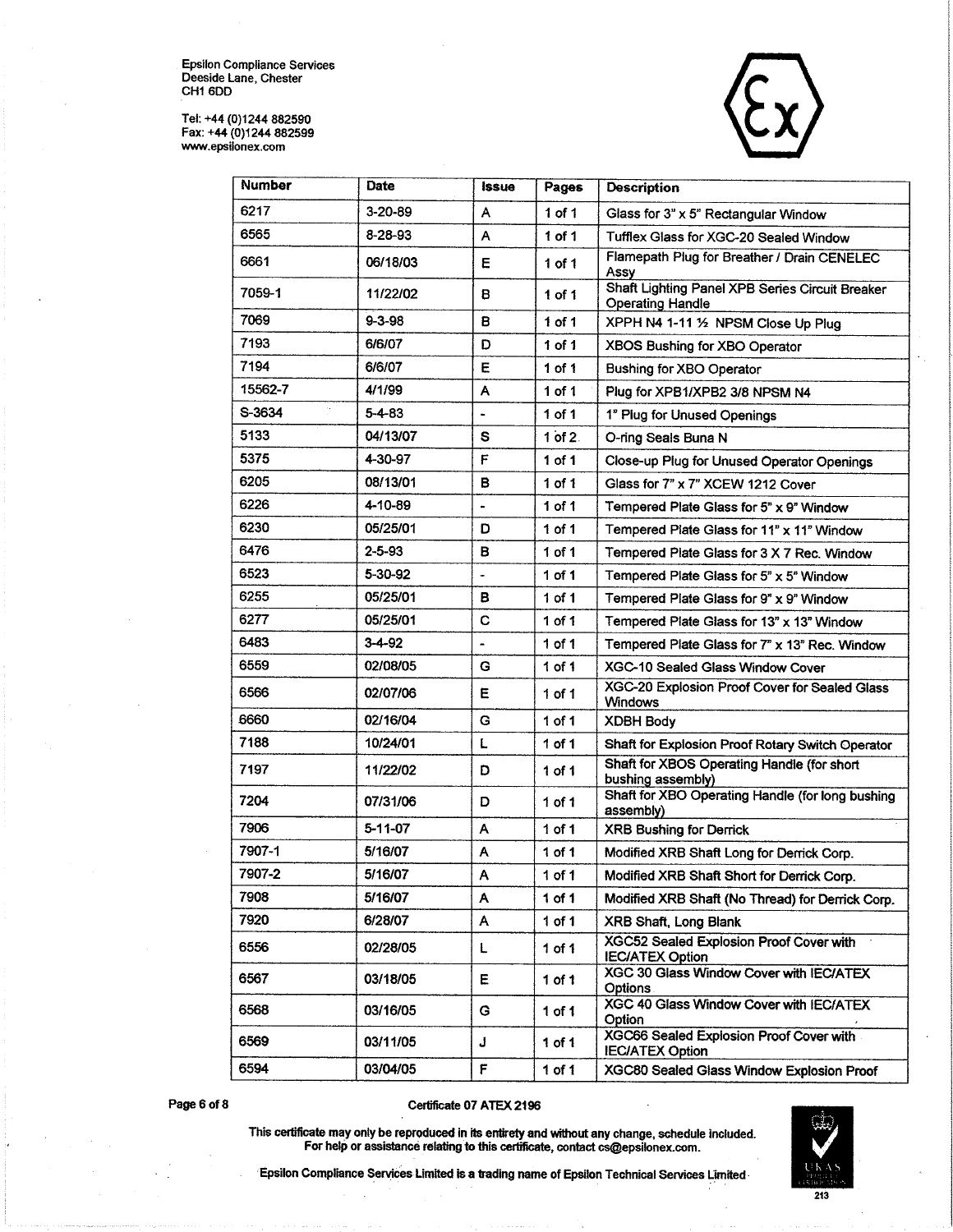Tel: +44 (0)1244 882590<br>Fax: +44 (0)1244 882599<br>www.epsilonex.com



| <b>Number</b> | Date          | <i><b>issue</b></i> | Pages             | <b>Description</b>                                                    |
|---------------|---------------|---------------------|-------------------|-----------------------------------------------------------------------|
|               |               |                     |                   | Cover                                                                 |
| <b>DS764</b>  | 06/27/07      | A                   | 1 to $6$          | XCEX/XCPX Series Enclosure Outline (ATEX)                             |
| 5850          | 12/16/04      | 8                   | $1$ of $1$        | <b>Grounding Screw</b>                                                |
| $E-4$         | $1 - 4 - 02$  |                     | 1 to $2$          | Engineering Specification for Aluminium Ingot<br>359 Modified         |
| 18813         | 08/23/00      | B.                  | 1 of 1            | <b>CENELEC Earth Stud Assembly</b>                                    |
| S4301-2       | 11/8/89       |                     | 1 of $1$          | Glass for 3 x 1 1/4 Rectangular Window for K-<br>Flow Div. Kane Steel |
| 2800          | $12 - 1 - 99$ | A                   | $1$ of $1$        | 1/8" O.D. Solid Cord Silicone Gasket                                  |
| 6015          | 06/29/07      | G                   | $1$ of $1$        | Seal for XJF/XCE (NEMA 4 Series)                                      |
| <b>DS 795</b> | 07/23/07      | A                   | $1$ of $1$        | XCPX Series Component Spacing (ATEX)                                  |
| <b>DS796</b>  | 08/08/07      | A                   | 1 of $1$          | Adaseal Joint Construction Details (ATEX)                             |
| <b>DS797</b>  | 08/13/07      | A                   | $1$ of $1$        | XDBH2 Breather Drain Flamepath/Joint<br><b>Construction (ATEX)</b>    |
| 7922          | 07/20/07      | A                   | 1 of 1            | Nameplate XCPX IP40 (ATEX)                                            |
| 7923          | 07/20/07      | A                   | 1 of 1            | Nameplate XCPX IP40 T5 (Tamb + 40C) (ATEX)                            |
| 7924          | 07/20/07      | A                   | 1 of 1            | Nameplate XCPX Type 4 (ATEX)                                          |
| 7925          | 07/20/07      | A                   | $1$ of $1$        | Nameplate XCPX Type 4 T5 (Tamb + 40C)<br>(ATEX)                       |
| 7926          | 07/20/07      | A                   | 1 of 1            | Nameplate XCPX Type 4X (ATEX)                                         |
| 7927          | 07/20/07      | A                   | $1$ of $1$        | Nameplate XCPX Type 4X T5 (Tamb +40C)                                 |
| 7934          | 20 Aug 07     | A.                  | $1$ of $1$        | Nameplate XCPX IP40 No UL/CUL (ATEX)                                  |
| 7935          | 20 Aug 07     | A                   | $1$ of $1$        | Nameplate XCPX IP40 T5 (Tamb + 40C) No<br><b>UL/CUL (ATEX)</b>        |
| 7936          | 20 Aug 07     | A                   | 1 of 1            | Nameplate XCPX IP66 No UL/CUL (ATEX)                                  |
| 7937          | 20 Aug 07     | A                   | 1 <sub>of</sub> 1 | Nameplate XCPX IP66 T5 (Tamb +40C) No<br><b>UL/CUL</b>                |
| 15876         | 02/16/04      | Ε                   | $1$ of $1$        | Breather - Drain Assembly                                             |

### $17$

**Conditions of Certification** 

 $17.1$ **Special Conditions for Safe Use** None.

### Certificate 07 ATEX 2196

This certificate may only be reproduced in its entirety and without any change, schedule included.<br>For help or assistance relating to this certificate, contact cs@epsilonex.com.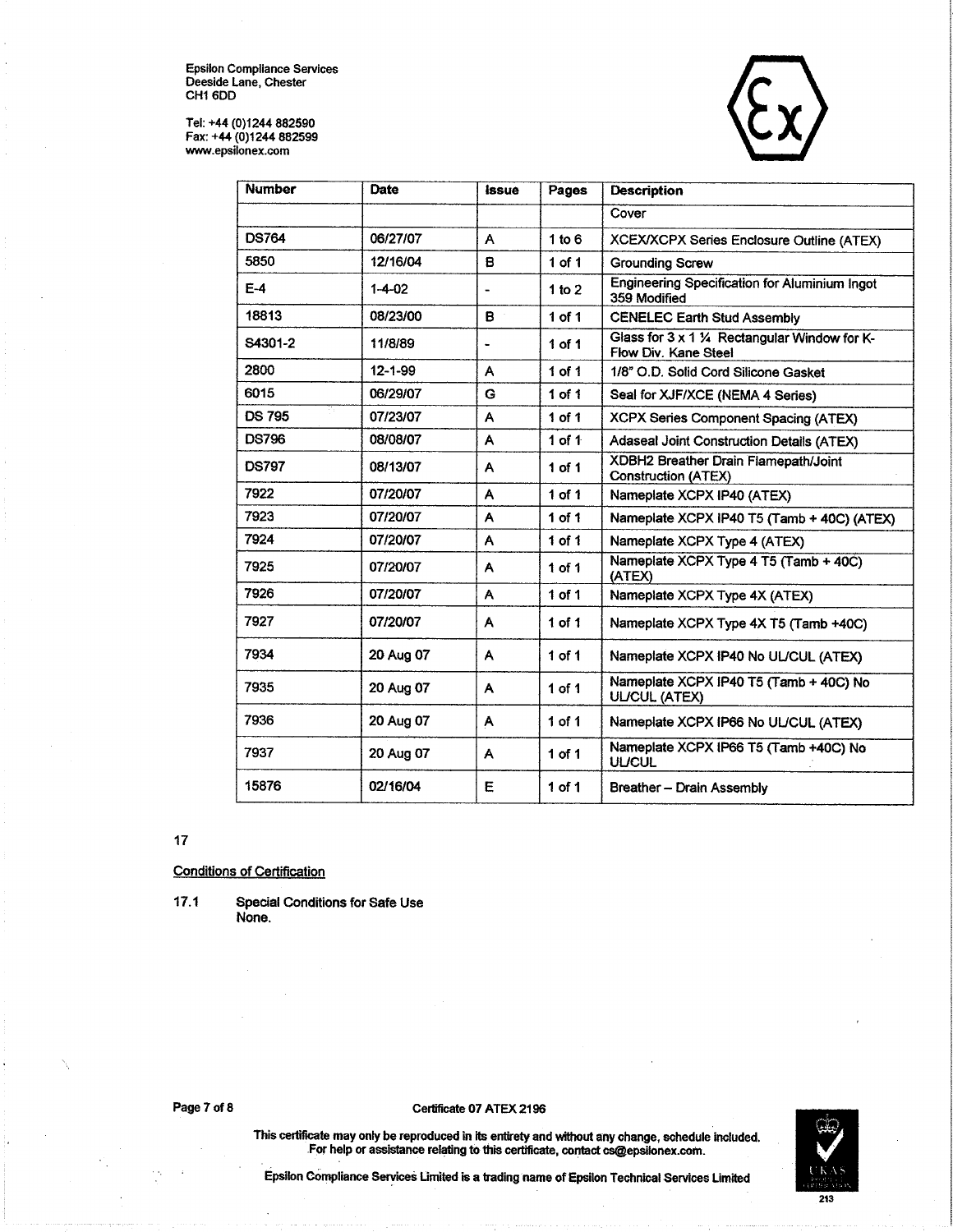Tel: +44 (0)1244 882590 Fax: +44 (0)1244 882599 www.epsilonex.com



 $17.2$ **Conditions for Use** 

> A routine test in accordance with EN 60079-1:2004 clause 16.1 as follows (after all drillings and tapping have been made in enclosure).

| <b>Routine Reference</b><br><b>Pressure Test</b><br>Requirements: | <b>XCPX Enclosures Series</b>                                                                                                                                                                                                                                 |
|-------------------------------------------------------------------|---------------------------------------------------------------------------------------------------------------------------------------------------------------------------------------------------------------------------------------------------------------|
| 9.81 bar / 143 PSI                                                | -061105, -061204, -061206, -071004, -071006, -061305, -071805, -080804, -<br>080806, -080808                                                                                                                                                                  |
| 9.17 bar / 133 PSI                                                | -041604, -060804, -060805, -060806                                                                                                                                                                                                                            |
| 8.72 bar / 127 PSI                                                | -081004, -081006, -081008, -081204, -081206, -081208, -091105, -101004, -<br>101006, -101008, -101206, -101404, -101406, -101408, -101410, -121204, -<br>121206, -121208, -121804, -121806, -121808, -122005, -122404, -122406, -<br>122408, -122410, -123006 |
| 12.87 bar / 187 PSI                                               | -123604, -123606, -123608, -124608, -203606, -203612, -204806, -204812, -<br>242408, -242410, -243008, -243608, -243610, -243612                                                                                                                              |
| 13.98 bar / 203 PSI                                               | -162806, -163406, -183608, -183610                                                                                                                                                                                                                            |
| 9.24 bar / 134 PSI                                                | -141404, -141406, -141408, -142806, -161604, -161606, -161608, -162406, -<br>162408, -162410, -164610, -181804, -181806, -181808, -182406, -182408, -<br>182410, -183008, -142210, -142213, -163010                                                           |

If used with conduit, an ATEX flameproof certified stopping boxes shall be used at the enclosure wall.

The cable or conduit shall have an operating temperature of at least 85°C for T6 (Tamb +40°C) and 100°C for T5 (Tamb +40°C & Tamb +55°C).

All unused holes will require a suitably certified blanking device to be fitted in order to maintain the integrity of the enclosure.

The following items shall not be fitted internally: Batteries or cells or any other item liable to be a source of release Fans, motors and other items liable to generate pressure differences. Any liquid including oil filled circuit breakers or contactors Radiating equipment (lasers, continuous wave sources & ultrasonic wave sources).

Internally the equipment cannot be mounted closer than 20 mm from the left and right inside wall, 30mm from the top and bottom inside wall, and 30mm from either the underside of the cover or backwall of the box/mounting panel.

Internally the equipment dissipating power must be equally distributed within the enclosure.

Enclosures with O-ring construction, -N4 suffix, are suitable for IP66 enclosure rating. Enclosures without O-ring are suitable for IP40.

18

#### **Essential Health and Safety Requirements** Essential Health and Safety Requirements not covered by section 9: Covered by manufacturer's instructions.

The manufacturer shall inform the notified body of any modifications to the design of the product described by this schedule

#### Page 8 of 8

#### Certificate 07 ATEX 2196

This certificate may only be reproduced in its entirety and without any change, schedule included. For help or assistance relating to this certificate, contact cs@epsilonex.com.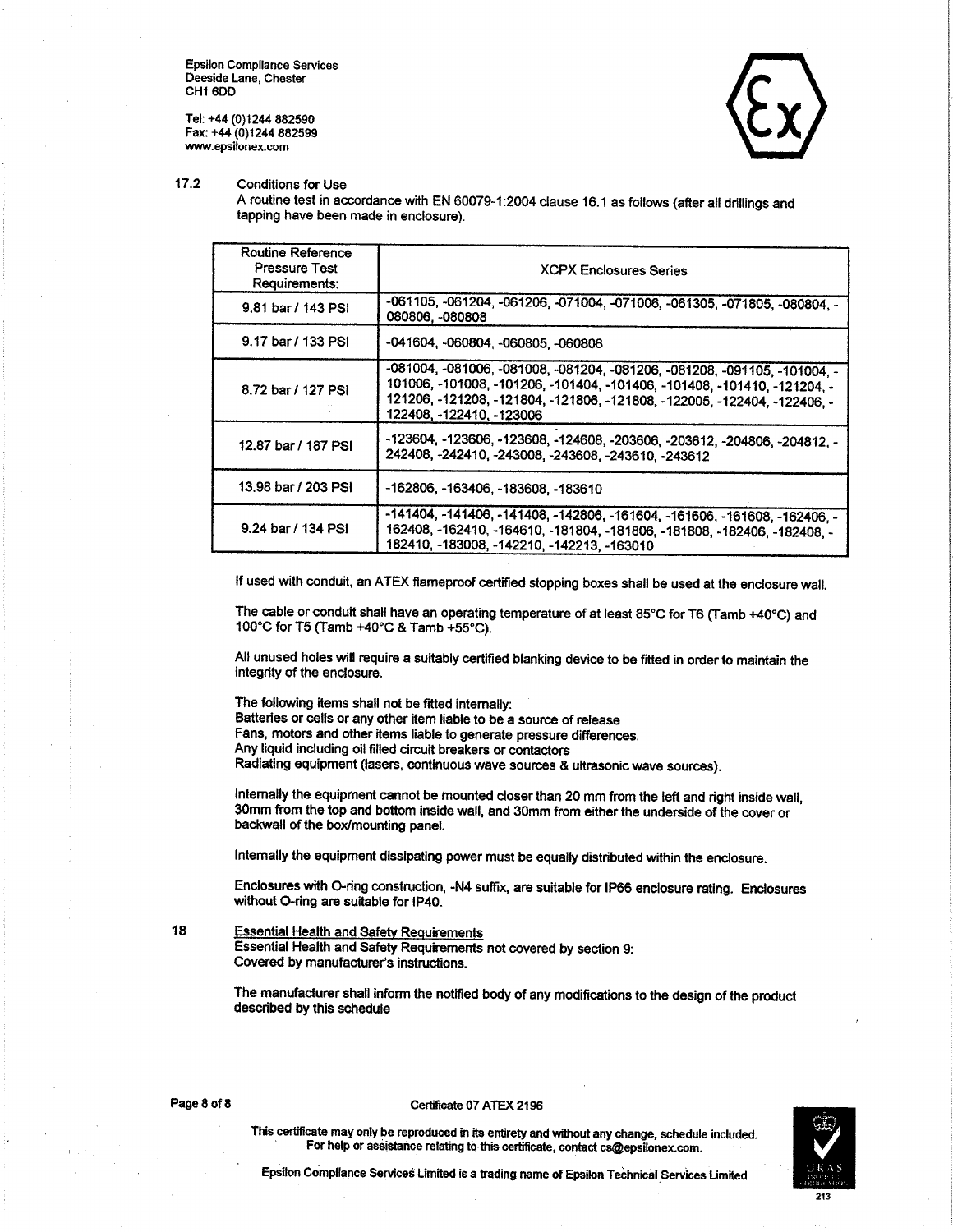Tel: +44 (0)1244 882590 Fax: +44 (0)1244 882599 www.epsilonex.com





# **Supplement to EC Type Examination Certificate**

Certificate Number:

07 ATEX 2196 01 (one)

Dated: 24 August 2007

Variation Number:

**Variation Detail:** 

### To Permit:

The use of XGC 66 & XGC 80 frames and glass and two 3/4" -14 NPSM operator bodies as part of the certification of the XCPX range of enclosures.

### **Descriptive Documents:**

| Number       | Title                                                                             | Rev | Date     |
|--------------|-----------------------------------------------------------------------------------|-----|----------|
| <b>DS764</b> | XCEX/XCPX Series Cover Matrix (page 5 of 6)                                       | в   | 12/17/07 |
| 7812         | Short operator body push button, selector switch &<br>potentiometer (surface MTG) | А   | 12/14/07 |
| 7813         | Long operator body push button, selector switch &<br>potetntiometer (panel MTG)   | А   | 12/14/07 |

### **Additional Conditions of Certification:**

Conditions of original certification still apply.

# Additional Special Conditions for Safe Use:

None



On behalf of Epsilon

S Clarke **Director** 

Date: 19 December 2007



Certificate 07 ATEX 2196 Variation Number: 01

This variation may only be reproduced in its entirety and without any change, schedule included. The variation is only valid when it carries an original signature and holographic security label. For help or assistance relating to this variation, contact cs@epsilonex.com.



Epsilon Compliance Services Limited is a trading name of Epsilon Technical Services Limited

Page 1 of 1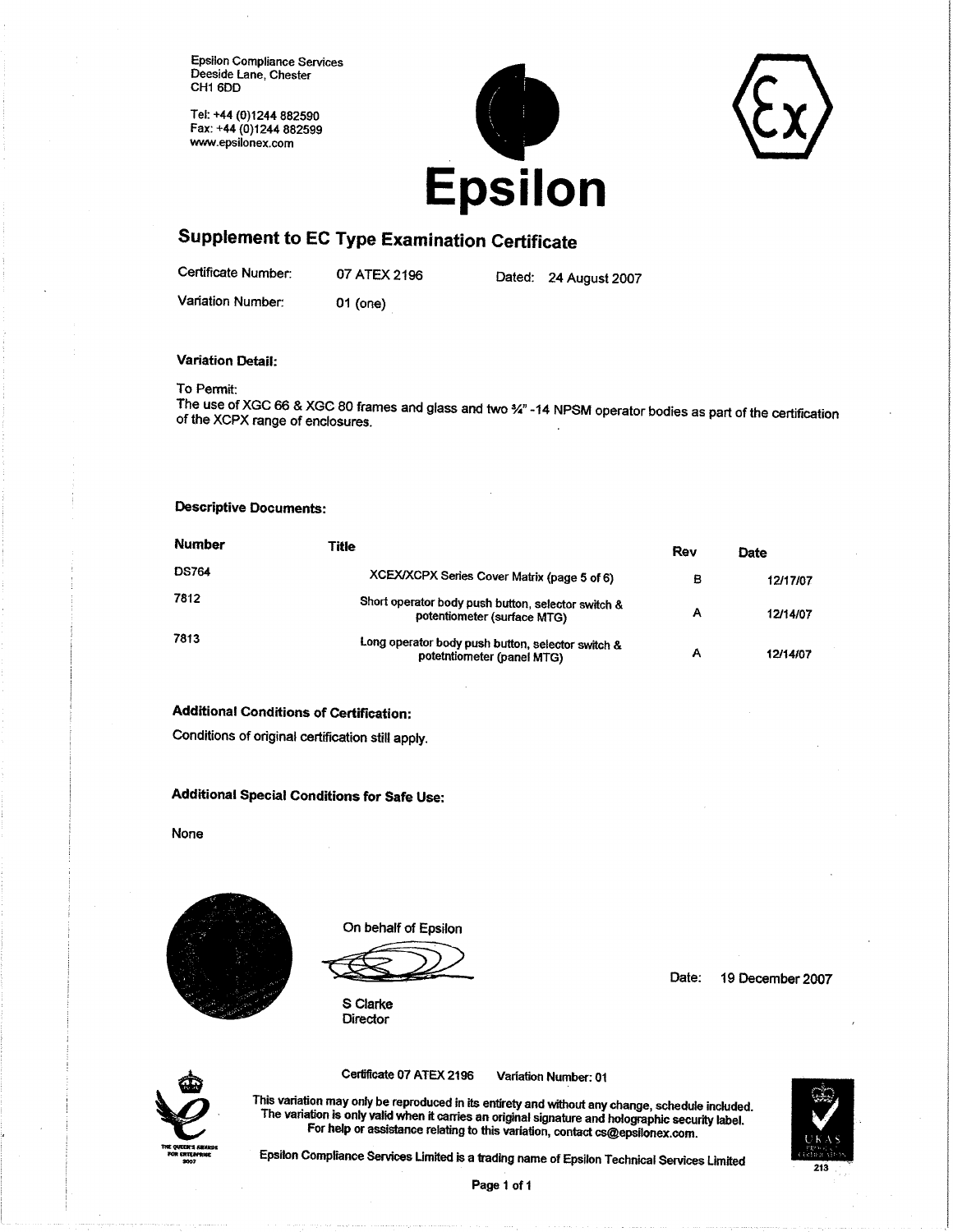Tel: +44 (0)1244 882590 Fax: +44 (0)1244 882599 www.epsilonex.com



### **Supplement to EC Type Examination Certificate**

Certificate Number:

07 ATEX 2196

Dated: 24 August 2007

Variation Number:

02 (two)

**Variation Detail:** 

To Permit:

The use of intrinsically safe components inside the flameproof enclosures. These enclosures shall include the following markings: Il 2 (1) or (2) G and/or D Ex d [ia and/or ib] IIB +H2 T class see product description. Ex tD A21 IP 66 T 85 or 100C

Drawing number DS832 details the conditions under which the intrinsically safe components will be used. All intrinsically safe components shall have a minimum ambient rating of +60°C.

### **Descriptive Documents:**

| <b>Number</b> | <b>Title</b>                                                       | Rev | Date      |
|---------------|--------------------------------------------------------------------|-----|-----------|
| 7998          | XCPX NAMEPLATE WITH [IA] COMPONENTS<br><b>N4X IP66 T5</b>          | A   | 14-Mar-08 |
| 8000          | <b>XCPX NAMEPLATE WITH [IA] COMPONENTS</b><br><b>IP40 T6</b>       | A   | 14-Mar-08 |
| 8001          | XCPX NAMEPLATE WITH [IA] COMPONENTS<br><b>IP40 T5</b>              | A   | 14-Mar-08 |
| 8002          | XCPX NAMEPLATE WITH [IA] COMPONENTS<br>N4 IP66 T6                  | A   | 14-Mar-08 |
| 8003          | XCPX NAMEPLATE WITH [IA] COMPONENTS<br><b>N4 IP66 T5</b>           | A   | 14-Mar-08 |
| 8004          | <b>XCPX NAMEPLATE WITH [IA] COMPONENTS</b><br><b>N4X IP66 T6</b>   | A   | 14-Mar-08 |
| 8005          | XCPX NAMEPLATE WITH [IA] COMPONENTS<br>IP40 T6 NO UL               | A   | 14-Mar-08 |
| 8006          | <b>XCPX NAMEPLATE WITH [IA] COMPONENTS</b><br><b>IP40 T5 NO UL</b> | A   | 14-Mar-08 |
| 8007          | <b>XCPX NAMEPLATE WITH [IA] COMPONENTS</b><br><b>IP66 T6 NO UL</b> | A   | 14-Mar-08 |
| 8008          | XCPX NAMEPLATE WITH [IA] COMPONENTS                                | A   | 14-Mar-08 |

On behalf of Epsilon

Date: 23 April 2008

S Clarke **Certification Manager** 



Certificate 07 ATEX 2196

Variation Number: 02

This variation may only be reproduced in its entirety and without any change, schedule included. The variation is only valid when it carries an original signature and holographic security label. For help or assistance relating to this variation, contact cs@epsilonex.com.

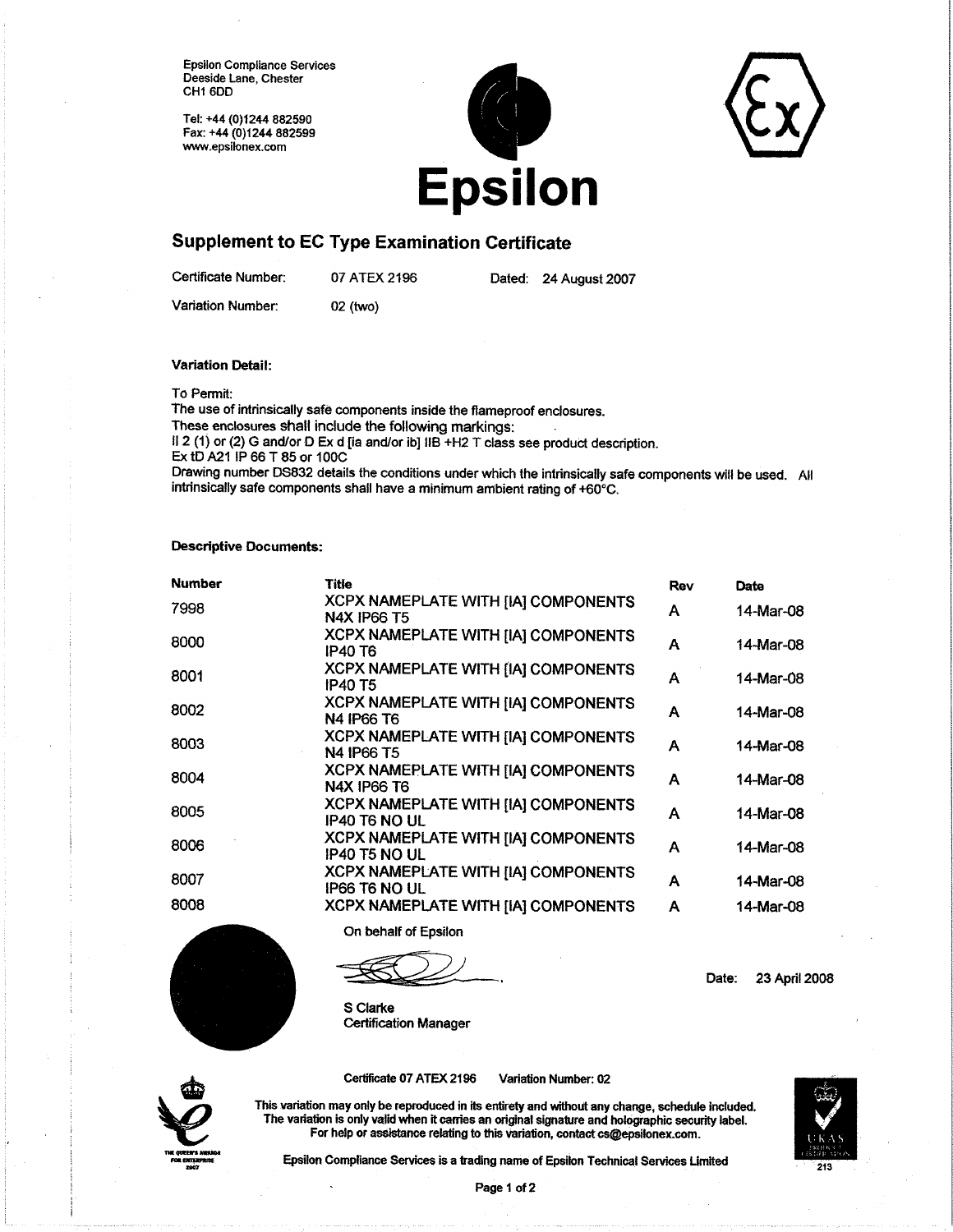Epsilon Compliance Seryices Drury Lane, Drury, Buckley cH7 30U

Tel: +44 (0)1244 541551 Fax: +44 (0)1244 543888 www.epsiloncompliance.com



|              | IP66 T5 NO UL                                                       |   |            |
|--------------|---------------------------------------------------------------------|---|------------|
|              | XCPX NAMEPLATE WITH [IB] COMPONENTS                                 |   |            |
| 8009         | <b>N4X IP66 T5</b>                                                  | A | 1-Apr-08   |
|              |                                                                     |   |            |
| 8010         | XCPX NAMEPLATE WITH [IB] COMPONENTS                                 | A | 1-Apr-08   |
|              | <b>IP40 T6</b>                                                      |   |            |
| 8011         | XCPX NAMEPLATE WITH [IB] COMPONENTS                                 | A | 1-Apr-08   |
|              | <b>IP40 T5</b>                                                      |   |            |
| 8012         | XCPX NAMEPLATE WITH [IB] COMPONENTS                                 | A | 1-Apr-08   |
|              | N4 IP66 T6                                                          |   |            |
| 8013         | XCPX NAMEPLATE WITH [IB] COMPONENTS                                 | A | 1-Apr-08   |
|              | N4 IP66 T5                                                          |   |            |
| 8014         | XCPX NAMEPLATE WITH [IB] COMPONENTS                                 | A | 1-Apr-08   |
|              | <b>N4X IP66 T6</b>                                                  |   |            |
| 8015         | XCPX NAMEPLATE WITH [IB] COMPONENTS                                 | A | 1-Apr-08   |
|              | IP40 T6 NO UL                                                       |   |            |
| 8016         | XCPX NAMEPLATE WITH [IB] COMPONENTS                                 | A | 1-Apr-08   |
|              | IP40 T5 NO UL                                                       |   |            |
| 8017         | XCPX NAMEPLATE WITH [IB] COMPONENTS                                 | A | 1-Apr-08   |
|              | IP66 T6 NO UL                                                       |   |            |
| 8018         | <b>XCPX NAMEPLATE WITH [IB] COMPONENTS</b>                          | A | 1-Apr-08   |
|              | IP66 T5 NO UL                                                       |   |            |
| 8019         | <b>XCPX NAMEPLATE WITH [IA/IB]</b><br><b>COMPONENTS N4X IP66 T5</b> | A | 1-Apr-08   |
|              | <b>XCPX NAMEPLATE WITH [IA/IB]</b>                                  |   |            |
| 8020         | <b>COMPONENTS IP40 T6</b>                                           | A | 1-Apr-08   |
|              | <b>XCPX NAMEPLATE WITH [IA/IB]</b>                                  |   |            |
| 8021         | <b>COMPONENTS IP40 T5</b>                                           | A | 1-Apr-08   |
|              | <b>XCPX NAMEPLATE WITH [IA/IB]</b>                                  |   |            |
| 8022         | <b>COMPONENTS N4 IP66 T6</b>                                        | A | 1-Apr-08   |
|              | <b>XCPX NAMEPLATE WITH [IA/IB]</b>                                  |   |            |
| 8023         | <b>COMPONENTS N4 IP66 T5</b>                                        | A | 1-Apr-08   |
|              | <b>XCPX NAMEPLATE WITH [IA/IB]</b>                                  |   |            |
| 8024         | <b>COMPONENTS N4X IP66 T6</b>                                       | A | $1-Apr-08$ |
|              | <b>XCPX NAMEPLATE WITH [IA/IB]</b>                                  |   |            |
| 8025         | COMPONENTS IP40 T6 NO UL                                            | A | 1-Apr-08   |
|              | <b>XCPX NAMEPLATE WITH [IA/IB]</b>                                  |   |            |
| 8026         | COMPONENTS IP40 T5 NO UL                                            | A | 1-Apr-08   |
|              | <b>XCPX NAMEPLATE WITH [IA/IB]</b>                                  |   |            |
| 8027         | <b>COMPONENTS IP66 T6 NO UL</b>                                     | A | 1-Apr-08   |
|              | <b>XCPX NAMEPLATE WITH [IA/IB]</b>                                  |   |            |
| 8028         | COMPONENTS IP66 T5 NO UL                                            | A | 1-Apr-08   |
|              | <b>XCPX SERIES COMPONENT SPACING</b>                                |   |            |
| <b>DS832</b> | DETAILS FOR INTRINSICALLY SAFE AND                                  | A | 14-Mar-08  |
|              | NON-INTRINSICALLY SAFE COMPONENTS                                   |   |            |

Additional Conditions of Certification:

Conditions of original certification still apply.

Additional Special Conditions for Safe Use:

None

Page 2 of 2 Certificate 07 ATEX 2196



This certificate may only be reproduced in its entirety and without any change, schedule included. For help or assistance relating to this certificate, contact cs@epsilonex.com.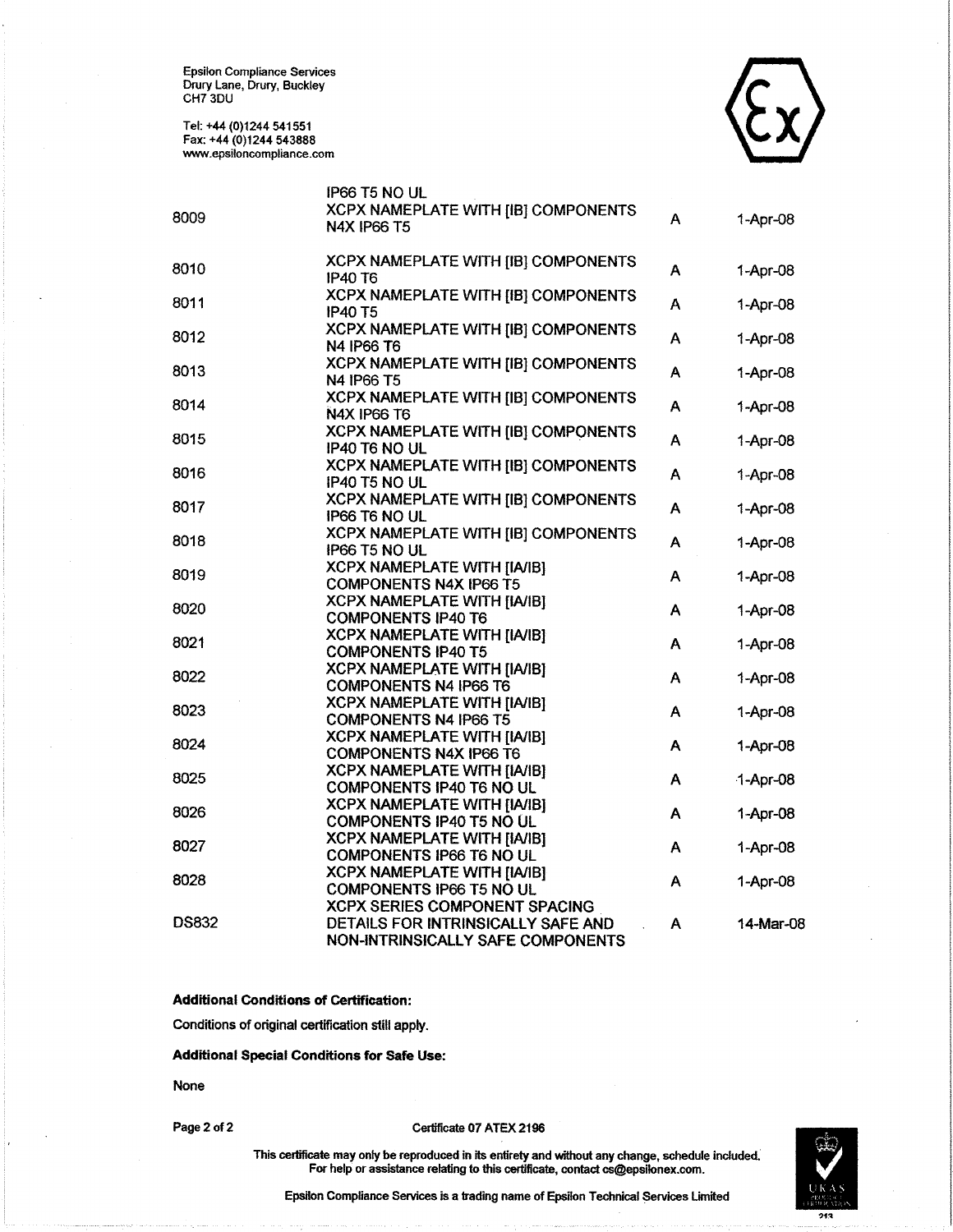**Epsilon Technical Services Ltd** Deeside Lane, Chester CH1 6DD

Tel: +44 (0)1244 882590 Fax: +44 (0)1244 882599 www.epsilonex.com



# **Supplement to EC Type Examination Certificate**

Certificate Number:

07 ATEX 2196

Dated: 24 August 2007

Variation Number:

03 (Three)

### **Variation Detail:**

To Permit:

The use of Steel plugs \$-22S to \$-35S as Ex blanking elements in the XCPX range of Aluminium enclosures.

### **Descriptive Documents:**

| <b>Number</b> | Title                          | Rev | <b>Date</b> |
|---------------|--------------------------------|-----|-------------|
| 5318-S        | Steel Square Socket Pipe Plugs |     | 25/10/2006  |

### **Additional Conditions of Certification:**

Conditions of original certification still apply.

Additional Special Conditions for Safe Use: None



On behalf of Epsilon S D'Henin

**Certification Officer** 

Date: 29 January 2009



Certificate 07 ATEX 2196 Variation Number: 03

This variation may only be reproduced in its entirety and without any change, schedule included. The variation is only valid when it carries an original signature and holographic security label. For help or assistance relating to this variation, contact cs@epsilonex.com.

Page 1 of 1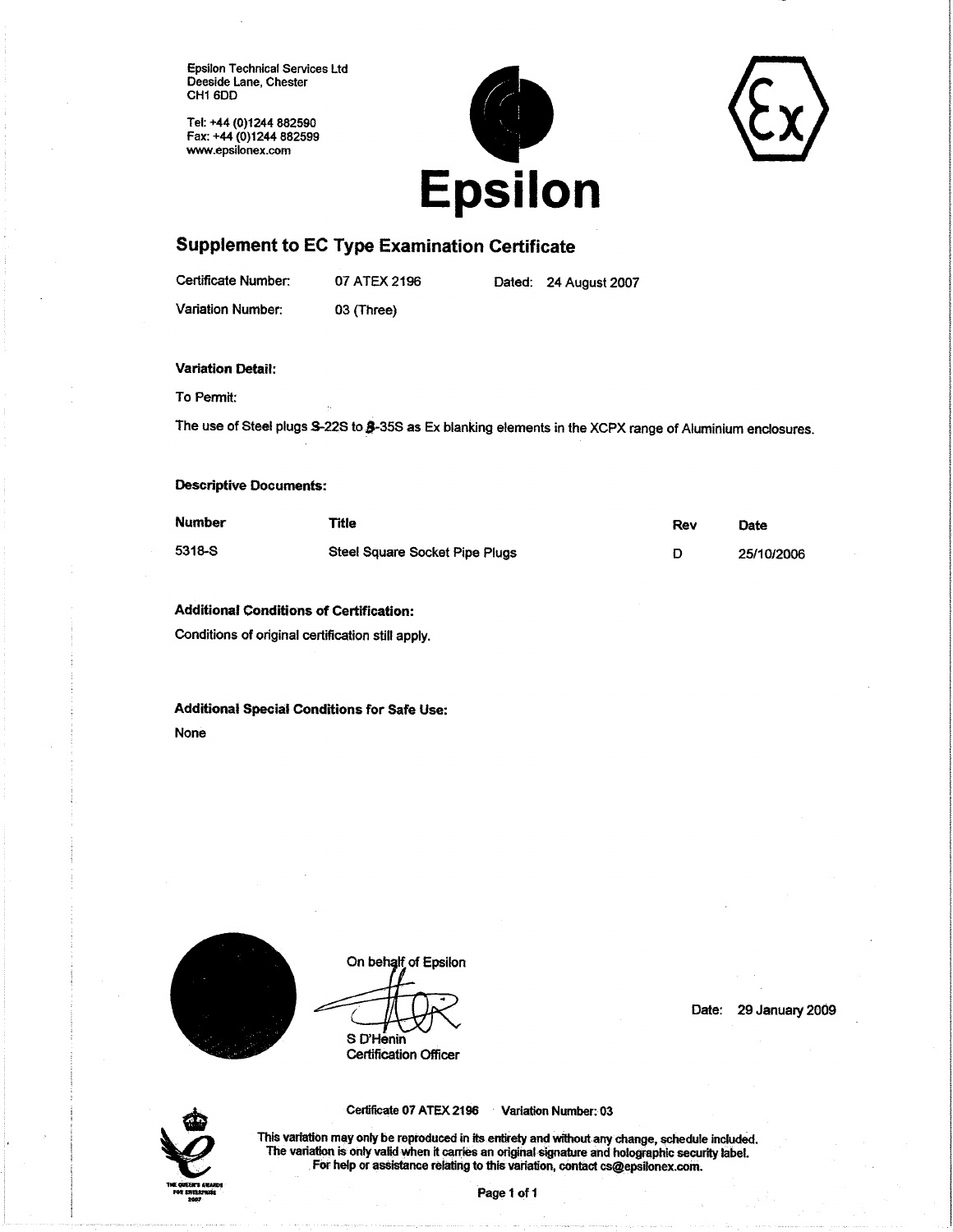**Epsilon Technical Services** Deeside Lane, Chester CH1 6DD

Tel: +44 (0)1244 882590 Fax: +44 (0)1244 882599 www.epsilonex.com



### **Supplement to EC Type Examination Certificate**

Certificate Number:

07 ATEX 2196

Dated: 24 August 2007

Variation Number:

04 (Four)

**Variation Detail:** 

To Permit:

- 1. The use of two aluminium bar stock Dual Pushbutton operator bodies as part of the certification of the XCPX range of enclosures.
- The use of additional sizes of XGW glass windows as part of the certification of the XCPX range of  $2.$ enclosures.
- $3.$ The use of the XCPX range of enclosures in an extended ambient of -20°C to +60°C with a new maximum power dissipation table as follows:

| Size of enclosure<br>(outside area) | Maximum dissipated power<br>internally (Watts) | <b>Ambient Temperature Range</b> |
|-------------------------------------|------------------------------------------------|----------------------------------|
| $0.25 - 0.5$ m2                     | 40W                                            | $T5$ (Tamb +60 $^{\circ}$ C)     |
| $0.501 - 1.0m2$                     | 60W                                            | $T5$ (Tamb +60 °C)               |
| $1.01 - 1.5m2$                      | <b>120W</b>                                    | $T5$ (Tamb +60 $^{\circ}$ C)     |
| $1.501 - 2.0m2$                     | <b>200W</b>                                    | $T5$ (Tamb +60 $^{\circ}$ C)     |
| $2.01 - 2.5m2$                      | <b>260W</b>                                    | $T5$ (Tamb +60 $^{\circ}$ C)     |
| $2.501 - 4.0m2$                     | 300W                                           | $T5$ (Tamb +60 $^{\circ}$ C)     |



On behalf of Epsilon

S D'Henin **Certification Officer**  Date: 01 April 2009

Certificate 07 ATEX 2196

Variation Number: 04

This variation may only be reproduced in its entirety and without any change, schedule included. The variation is only valid when it carries an original signature and holographic security label. For help or assistance relating to this variation, contact cs@epsilonex.com.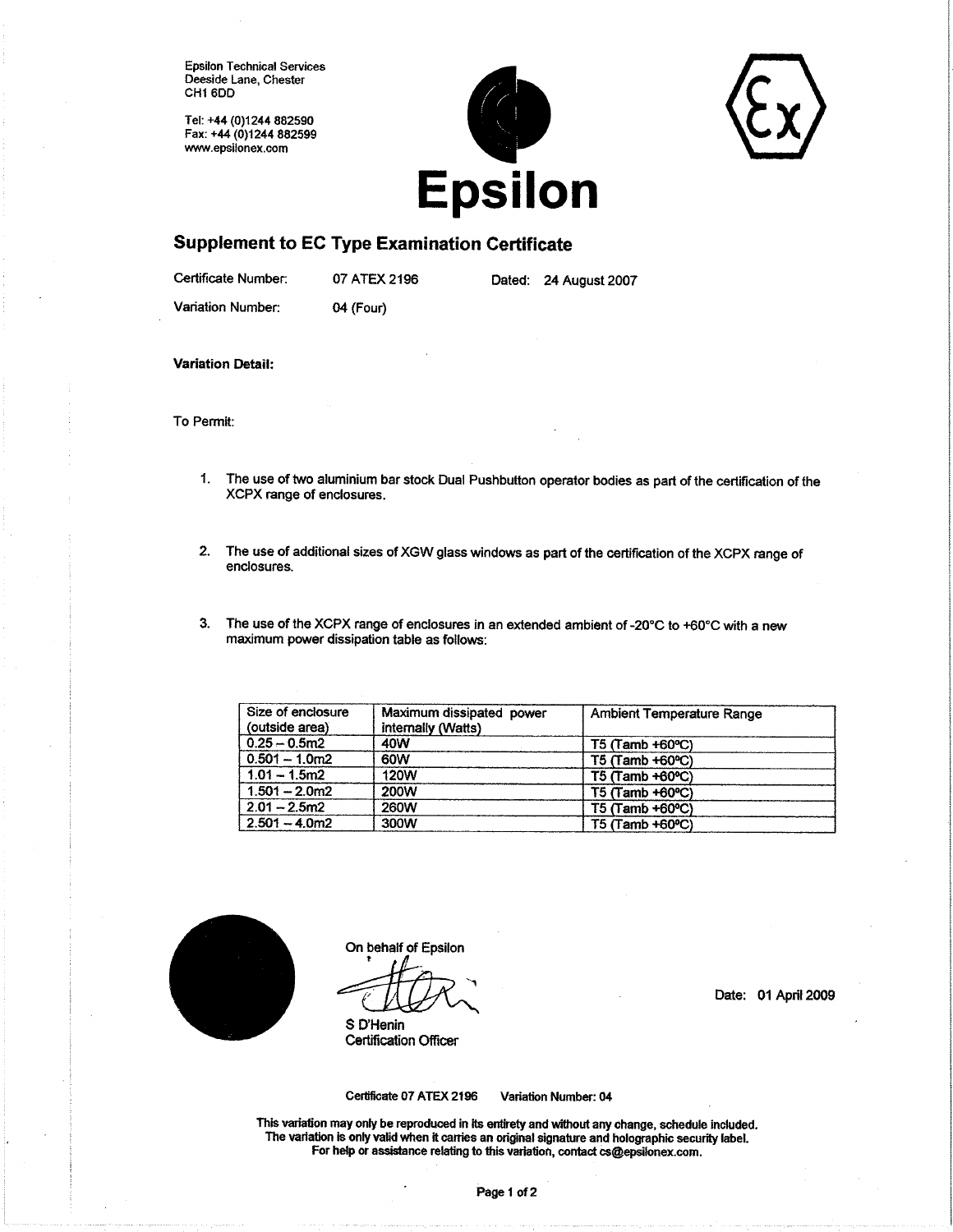Epsilon Technical Services<br>Deeside Lane, Chester<br>CH1 6DD

зì.

Tel: +44 (0)1244 882590 Fax: +44 (0)1244 882599 www.epsilonex.com



Y

### **Descriptive Documents:**

| <b>Number</b> | Title                                                                                        | <b>Rev</b> | <b>Date</b> |
|---------------|----------------------------------------------------------------------------------------------|------------|-------------|
| 8063          | Dual Pushbutton Operator Body For Use W/Contact<br>Block Surface Mounting Type, Page 1 of 1  | А          | 20081126    |
| 8064          | Dual Pushbutton Operator Body For Use With Contact<br>Block Panel Mounting Type, Page 1 of 1 | Α          | 20081126    |
| <b>DS764</b>  | XCEX/XCPX Series Enclosure Outline, Page 1 to 6                                              | С          | 01/12/09    |
| <b>DS538</b>  | XGW Rectangular Window Assembly, Page 1 of 1                                                 | с          | 02/12/09    |
| <b>DS795</b>  | XCPX Series Component Spacing, Page 1 of 1                                                   | в          | 02/09/09    |
| 7922          | Nameplate XCPX IP40, Page 1 of 1                                                             | в          | 02/09/09    |
| 7924          | Nameplate XCPX 4. Page 1 of 1                                                                | B          | 02/09/09    |
| 7924-S        | Nameplate XCPX Type 4 For 4" Box Depth Mounting,<br>Page 1 of 1                              | в          | 02/09/09    |
| 7926          | Nameplate XCPX Type 4X, Page 1 of 1                                                          | в          | 02/09/09    |
| 7934          | Nameplate XCPX IP40 No UL/CUL, Page 1 of 1                                                   | в          | 02/09/09    |
| 7936          | Nameplate XCPX IP66 No UL/CUL, Page 1 of 1                                                   | в          | 02/09/09    |
| <b>DS793</b>  | Installation Instructions & Safety Data Sheet.<br>Page 1 to 7                                | в          | 02/09/09    |

### **Additional Conditions of Certification:**

Conditions of original certification still apply.

### **Additional Special Conditions for Safe Use:**

None

Variation Number: 04

This certificate may only be reproduced in its entirety and without any change, schedule included.<br>For help or assistance relating to this certificate, contact cs@epsilon-ltd.com.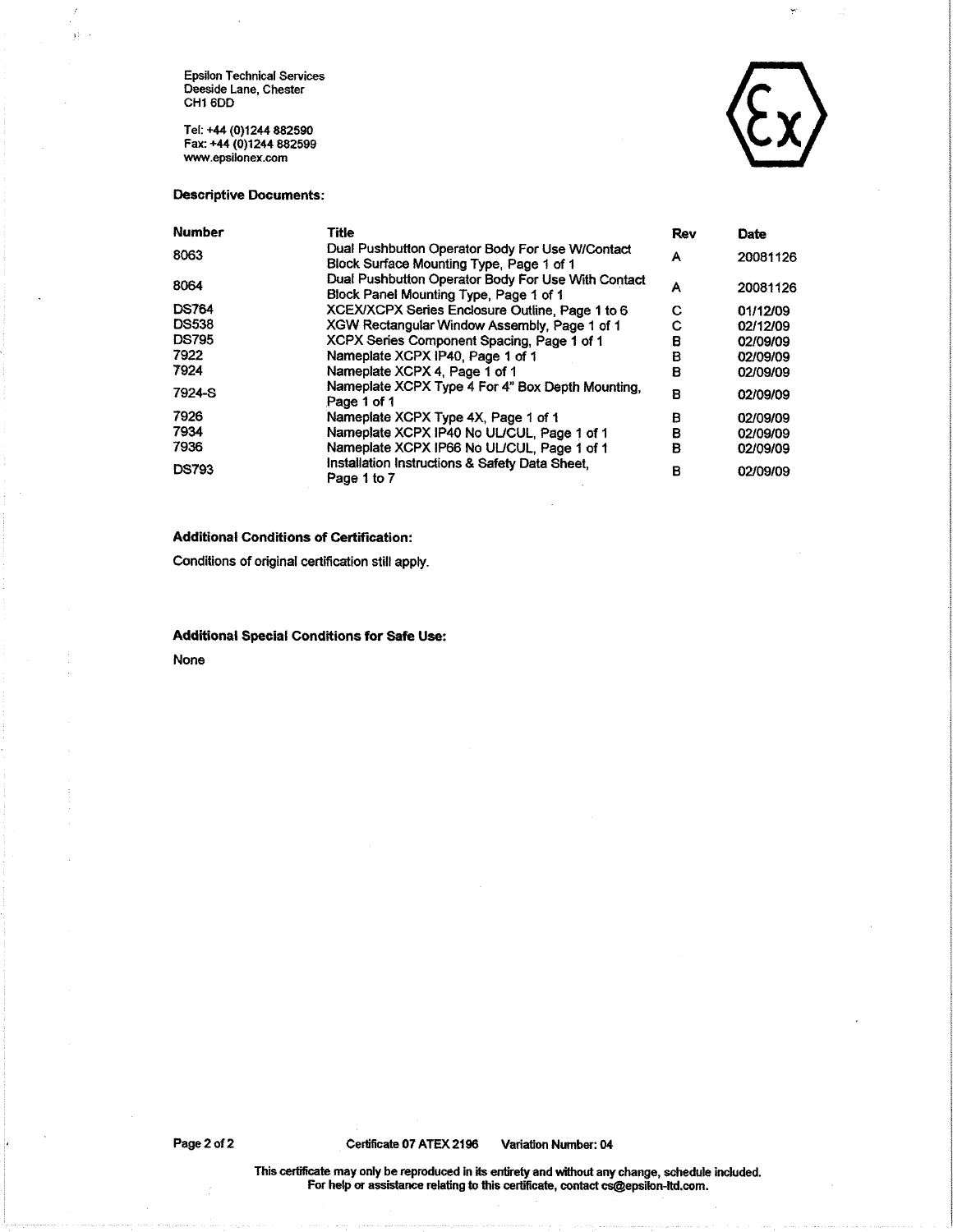**Epsilon Technical Services** Deeside Lane, Chester CH1 6DD

Tel: +44 (0)1244 882590 Fax: +44 (0)1244 882599 www.epsilonex.com



# **Supplement to EC Type Examination Certificate**

Certificate Number: 07 ATEX 2196 Dated: 24 August 2007 Variation Number: 05 (Five)

#### **Variation Detail:**

To Permit:

The marking labels to include the alternative address for the units that are assembled at the manufacturer's Houston manufacturing plant. The alternative address will be: 4300 Windfern Rd, Houston, TX 77041, USA.

### **Descriptive Documents:**

| <b>Number</b>  | Title                                               | <b>Sheet</b> | Rev | <b>Date</b> |
|----------------|-----------------------------------------------------|--------------|-----|-------------|
| 7922           | Nameplate XCPX IP40                                 | 1 of 1       | c   | 07/20/09    |
| 7923           | Nameplate XCPX IP40 T5 (Tamb +40C)                  | $1$ of $1$   | в   | 07/22/09    |
| 7924           | Nameplate XCPX Type 4                               | $1$ of $1$   | C   | 07/22/09    |
| 7924-S         | Nameplate XCPX Type 4 For 4" Box Depth Mounting     | 1 of 1       | c   | 07/22/09    |
| 7925           | Nameplate XCPX Type 4 T5 (Tamb +40C)                | $1$ of $1$   | в   | 07/22/09    |
| 7926           | Nameplate XCPX Type 4X                              | $1$ of $1$   | C   | 07/22/09    |
| 7927           | Nameplate XCPX Type 4X T5 (Tamb +40C)               | 1 of 1       | в   | 07/22/09    |
| 7934           | Nameplate XCPX IP40 No UL/CUL                       | $1$ of $1$   | c   | 07/22/09    |
| 7935           | Nameplate XCPX IP40 T5 (Tamb +40C) No UL/CUL        | $1$ of $1$   | в   | 07/22/09    |
| 7936           | Nameplate XCPX IP66 No UL/CUL                       | 1 of 1       | C   | 07/24/09    |
| 7937           | Nameplate XCPX IP66 T5 (Tamb +40C) No UL/CUL        | $1$ of $1$   | в   | 07/24/09    |
| 7998           | XCPX Nameplate With [ia] Components N4X - IP66 - T5 | 1 of 1       | в   | 07/24/09    |
| 8000           | XCPX Nameplate With [ia] Components IP40 - T6       | 1 of 1       | в   | 07/24/09    |
| 8001<br>$\sim$ | XCPX Nameplate With [ia] Components IP40 - T5       | $1$ of 1     | в   | 07/24/09    |

On behalf of Epsilon

S D'Henin

**Certification Manager** 

Date: 04, 0%, 2009,

Certificate 07 ATEX 2196

Variation Number: 05

This variation may only be reproduced in its entirety and without any change, schedule included. The variation is only valid when it carries an original signature and holographic security label. For help or assistance relating to this variation, contact cs@epsilonex.com.